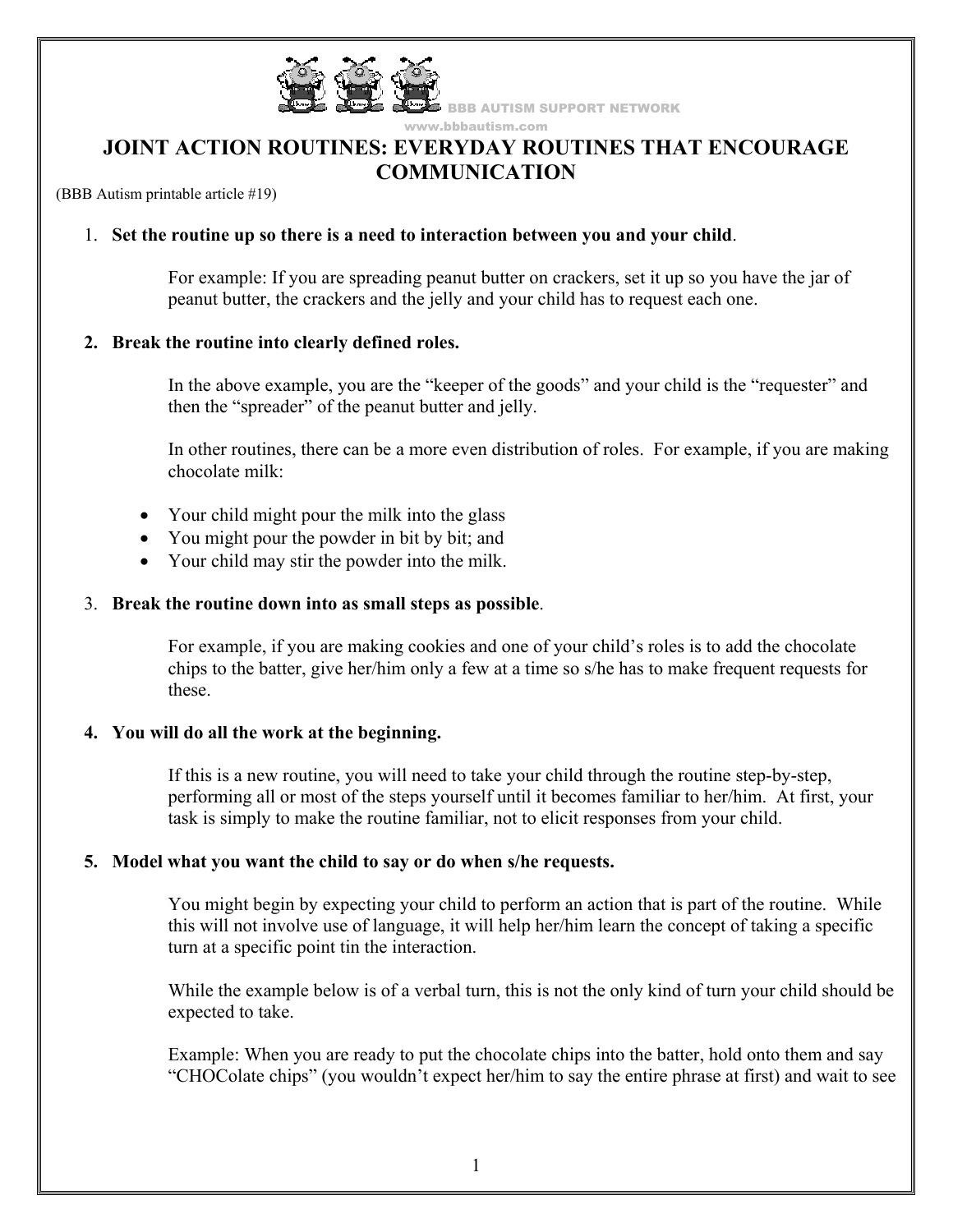

w.bbbautism.com

if s/he will try to say it. If, after 3 or 4 models, your child seems unable to imitate the word you model the word and continue.

You can also use this method for gesture (pointing), sign language or PECS.

When s/he can consistently respond to ; your model by imitating it (not necessarily correctly), then withdraw your model and:

- wait to see if child will fill in the word he has heard so many times in this situation; or, if there is no response
- provide a choice between the desired object and one that he won't want; or
- ask "What do you want?" (also adaptable to PECS, gesture or sign)

A choice is easier to respond to than the question, "What do you want?" because then the model is no longer available to the child. When offering the child a choice, don't always make the last word the item you know the child wants, or he will learn to say the last thing he hears, regardless of meaning.

6. **Keep the sequence of events in the activity** *EXACTLY THE SAME EACH TIME* **you conduct the routine until the child knows the routine very, very well and is able to take his turns consistently and appropriately**.

# **7. Every step in the routine should be marked by a word, phrase or sentence and these should be used consistently –** *EXACTLY THE SAME WORDS* **– each step of the way.**

For example, if you are about to invite your child to make chocolate milk today, and you say, "Do you want to make chocolate milk?" and when you add the powder to the milk, and you say, "Pour powder in", then this is what you should say every time you and your child are in this routine together.

### **8. Repeat the routine as often as possible until your child is quite familiar with it.**

# **9. When you feel your child is familiar with the routine, you can encourage her/him to initiate by interrupting or violating the routine.**

### This can be done by:

 $\ddot{\bullet}$  doing the unexpected – e.g. do not provide one of the expected items, such as peanut butter for spreading on crackers, but have crackers, knife and jelly there. Or give your child juice but no cup.

 $\bullet$  Making objects inaccessible – e.g. putting something in sight but out of reach

 Using objects that don't work or that aren't appropriate for the activity, such as using a broken knife to spread peanut butter or giving your child a fork to spread the peanut butter.

# **10. The most important thing for you to do when violating a routine is to** *WAIT***.**